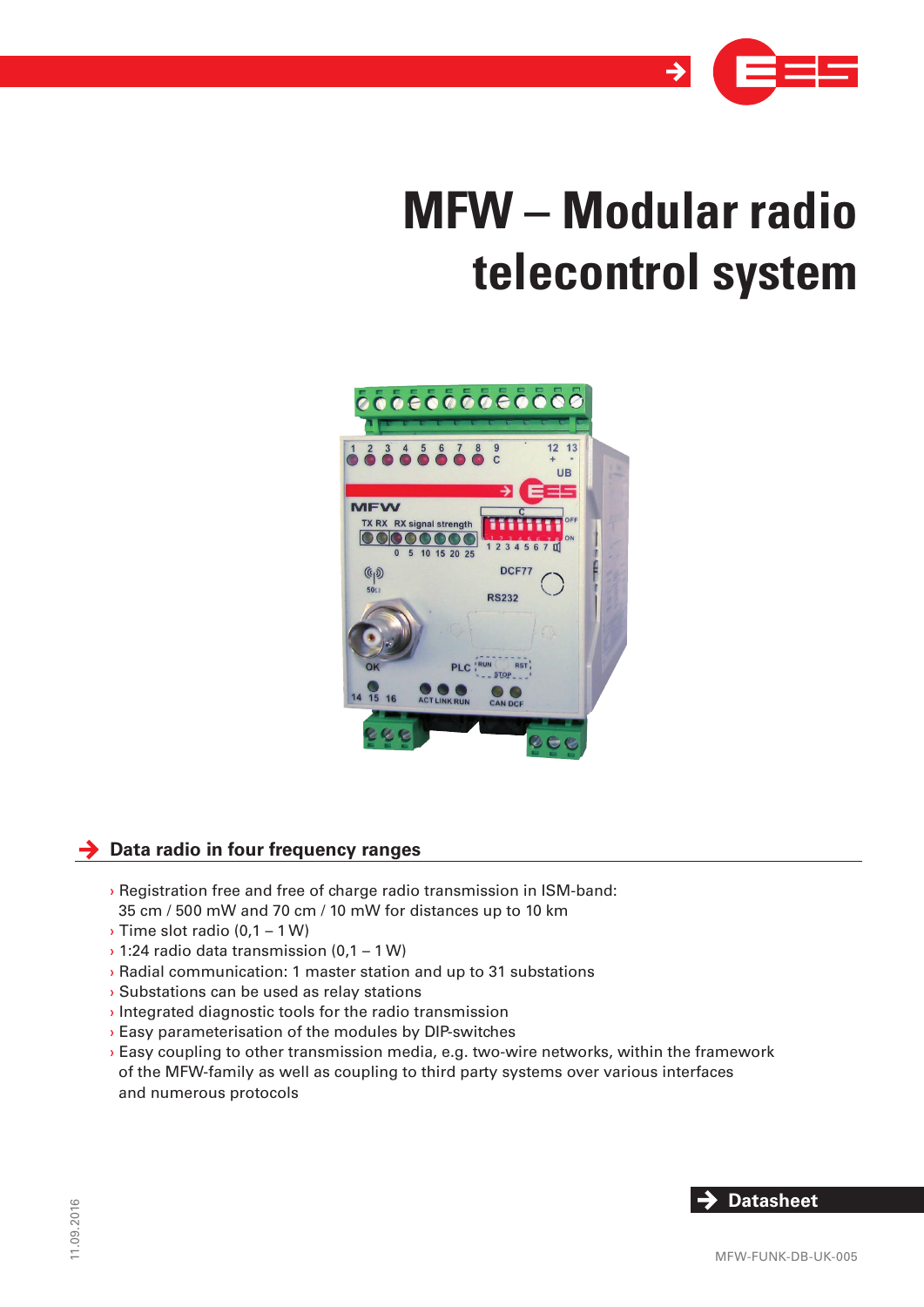NOTE: This datasheet is based on the German issue. All technical and additional information are depending on the conditions and regulations of the German authorities. Their validity range does not cover foreign countries. Please take into account that therefore deviant radio engineering could be considered.

# **General description**

As an alternative to the GSM-based radio transmissions (CSD-, GPRS- or UMTS-transmission) a data transmission can also be carried out via the four following radio types

- 70-cm-ISM-Band
- 35-cm-ISM-Band
- 70-cm-Time slot radio
- 1:24-Data radio

The advantages of such communication are:

- None or only little operating costs
- Independency from providers and the degree of expansion of telecommunication nets
- Setting up of own infrastructures

At a used transmit power of 10 mW in 70-cm-ISM-band and 500 mW in the 35-cm-ISM-band the equipment is registrationfree and toll-free. Dependent on the topological conditions of the local area distances of more than 10 km are practicable. Before installing a radio transmission system, in principle, the radio trunk line should be judged regarding the local conditions. We would be pleased to support you. Please do not hesitate to consult our service team.

The radio telecontrol equipment of the following radio types must be registered and it is subject to a fee during operation.

- 70-cm-band with transmit power > 10 mW
- timeslot radio
- 1:24 radio data transmission

The registration must be filed at the users local PTT regulatory authority for telecommunications.



Please be advised that your local conditions and restrictions can differ from the technical specification given in this brochure. Basic requirement for a proper function of the radio installation is the knowledge of the area and radio environment, as well as local conditions of buildings and power supply. This work has to be done by the buyer or end user.

If there is no radio trunk line between the master station and one or several substations, other substations can be used as relay station for transmission. For the radio trunk line from the central unit to the substation arbitrary relay stations can be used. The number of substations used as relay stations in the transmission path is only limited to the data volume which is to be transmitted and the referring available time. This has to be taken into account, especially with time slot radio.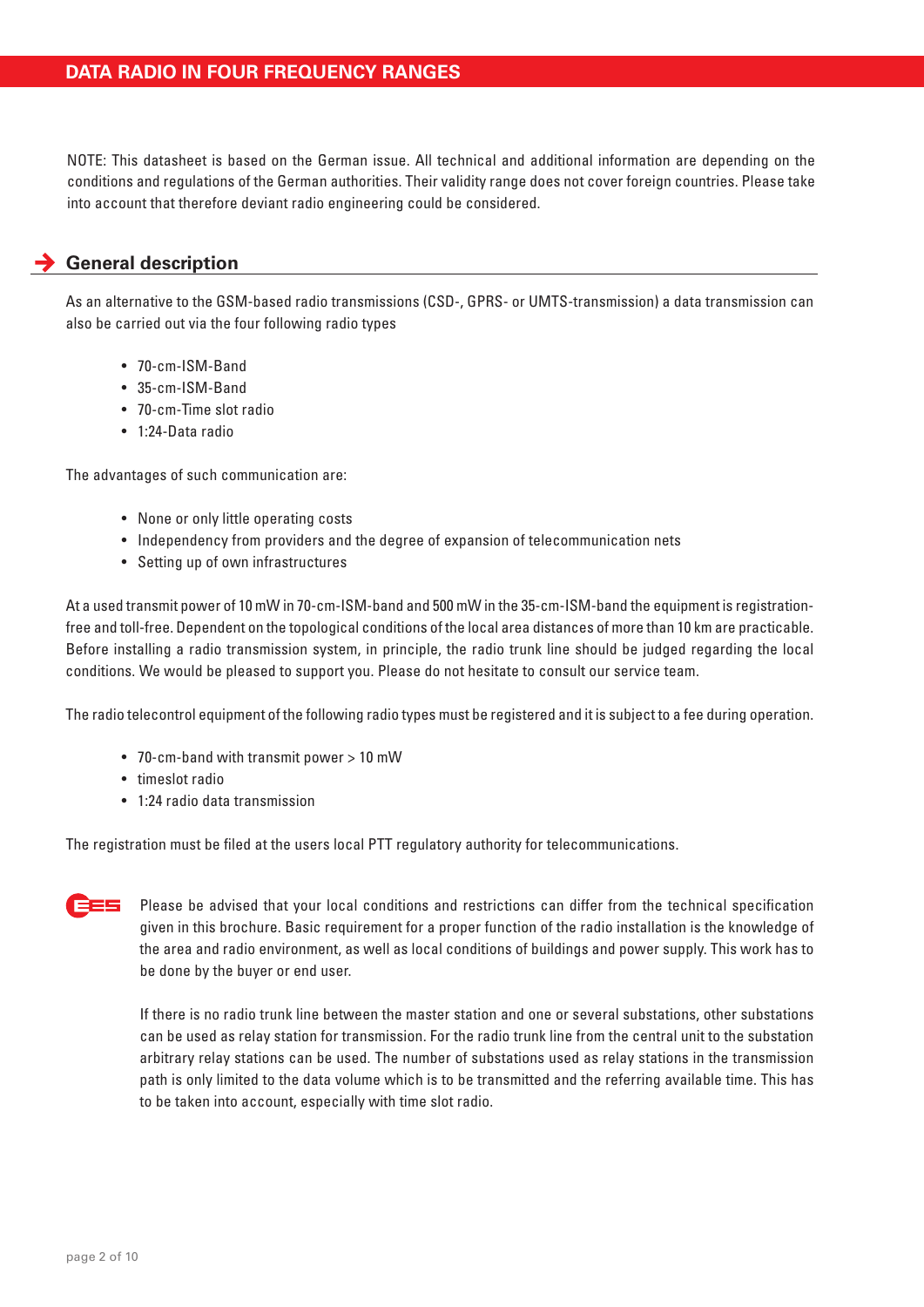

The radio transmission frequency is set via DIP-switch. This enables flexible adjustment to the local conditions. This, however, doesn't apply to the time slot and 1:24 radio data transmission. This equipment has to be factory-aligned to the values provided by the users local regulatory authority.

Numerous practical diagnosis tools are integrated in the modules; i.e. field strength display and an internal speaker for the check of the radio traffic on the corresponding frequency. With the diagnosis interface (RS 232) furthermore history data, status and fault information can be accessed.



The duty cycle of the data transmission is dependent on the extension degree of the radio network (i.e. number of connected stations and possibly installed relay stations), the data volume of each station and also the used radio band.

| Radio band            | <b>Transmitting conventions</b>                                                        |
|-----------------------|----------------------------------------------------------------------------------------|
| 70-cm-ISM-Band        | Data can be cyclically exchanged constantly without restrictions                       |
| 35-cm-ISM-Band        | Data can be cyclically exchanged constantly, however the effective transmitting        |
|                       | time of a radio station is limited to 10% of the available time.                       |
| 1:24-Data Radio       | A radio station is allowed to transmit data for a maximum of 1 hour per day. This      |
|                       | hour can be used depending on the requirement coherently or throughout the day.        |
|                       | Within the timeslot radio the transmission time of the whole radio network (Master     |
| 70-cm-Time Slot Radio | and substations) is fixed to a time slot of 6 s per minute. Therefore in one region up |
|                       | to 10 networks can be operated on the same radio frequency.                            |



If you have time critical applications kindly let us know, we would be happy to support you with detailed information.

# **Archiving functionality (optionally)**

MFW-Stations can provide two data storages in addition to the process image which represent the current values of the in- and outputs, their values can also be transmitted over the telecontrol connection.

| Measurement archive | - Time cyclically saving of pre-processed inputs, counter and                 |
|---------------------|-------------------------------------------------------------------------------|
|                     | measurement values with time stamp                                            |
| Event archive       | - Event triggered saving of occurring events and messages and present counter |
|                     | and measured values at the event with time stamp                              |

# **Energy saving functionality in MFW-Substations (optionally)**

MFW-Substations in Low-Power-Variant provide an energy management and can switch between two operating states communication mode and energy saving mode in order to reduce the power consumption at parameterisable times. This funcionality enables an extremly reduced energy consumption for supply with solar or battery powered installation.



 $E =$  Comprehensive informationen to these to functions can be found in the separate additional document "Datalogging functions of MFW System"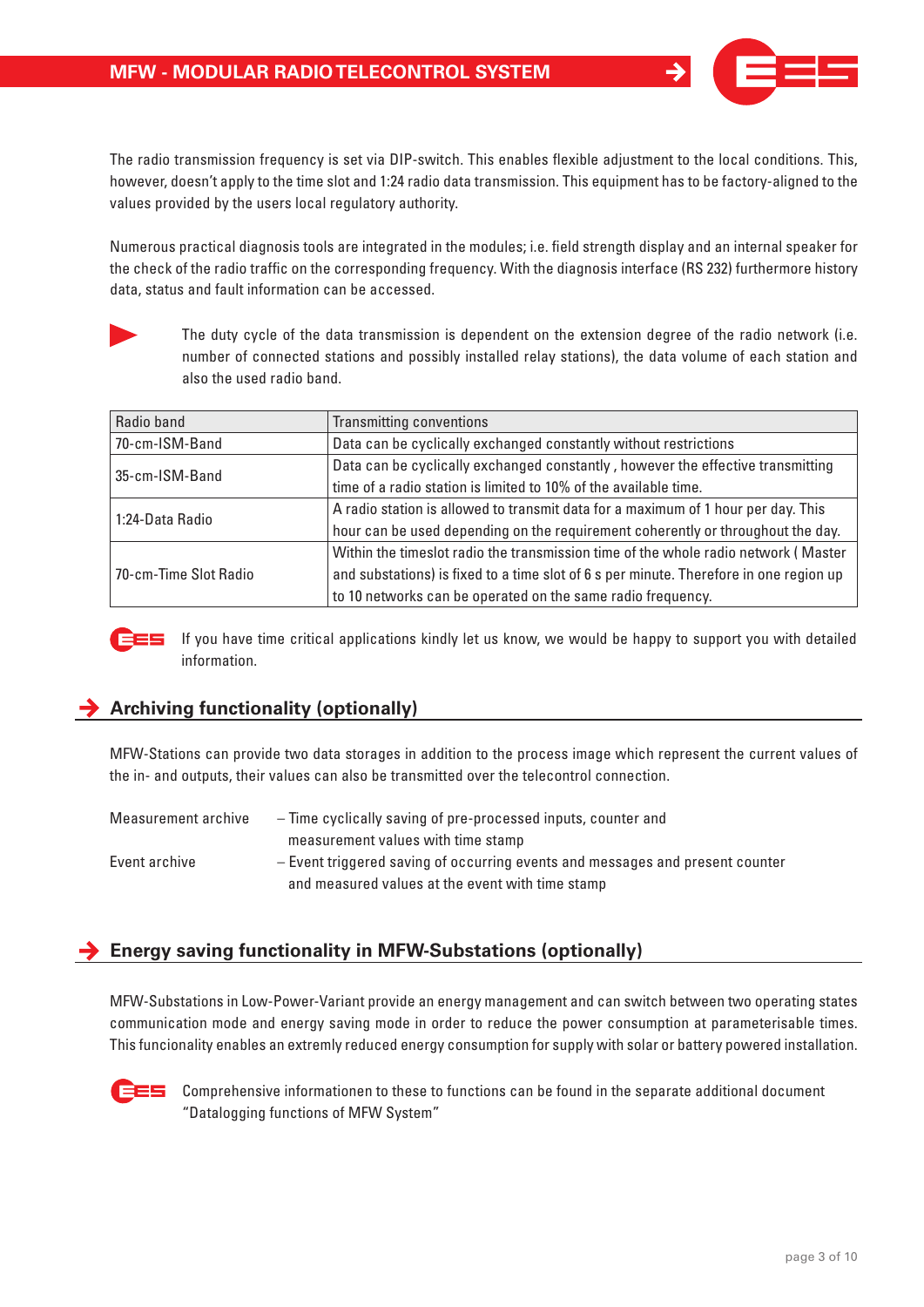**Terminal assignments**









Basic module with protocol interface Low-Power basic module



Note @ Low-Power modules: DO1 is a plus switching PNP transistor. The common GND of the inputs  $\mathcal{L}$ " is equipotential with "L-" of the supply voltage.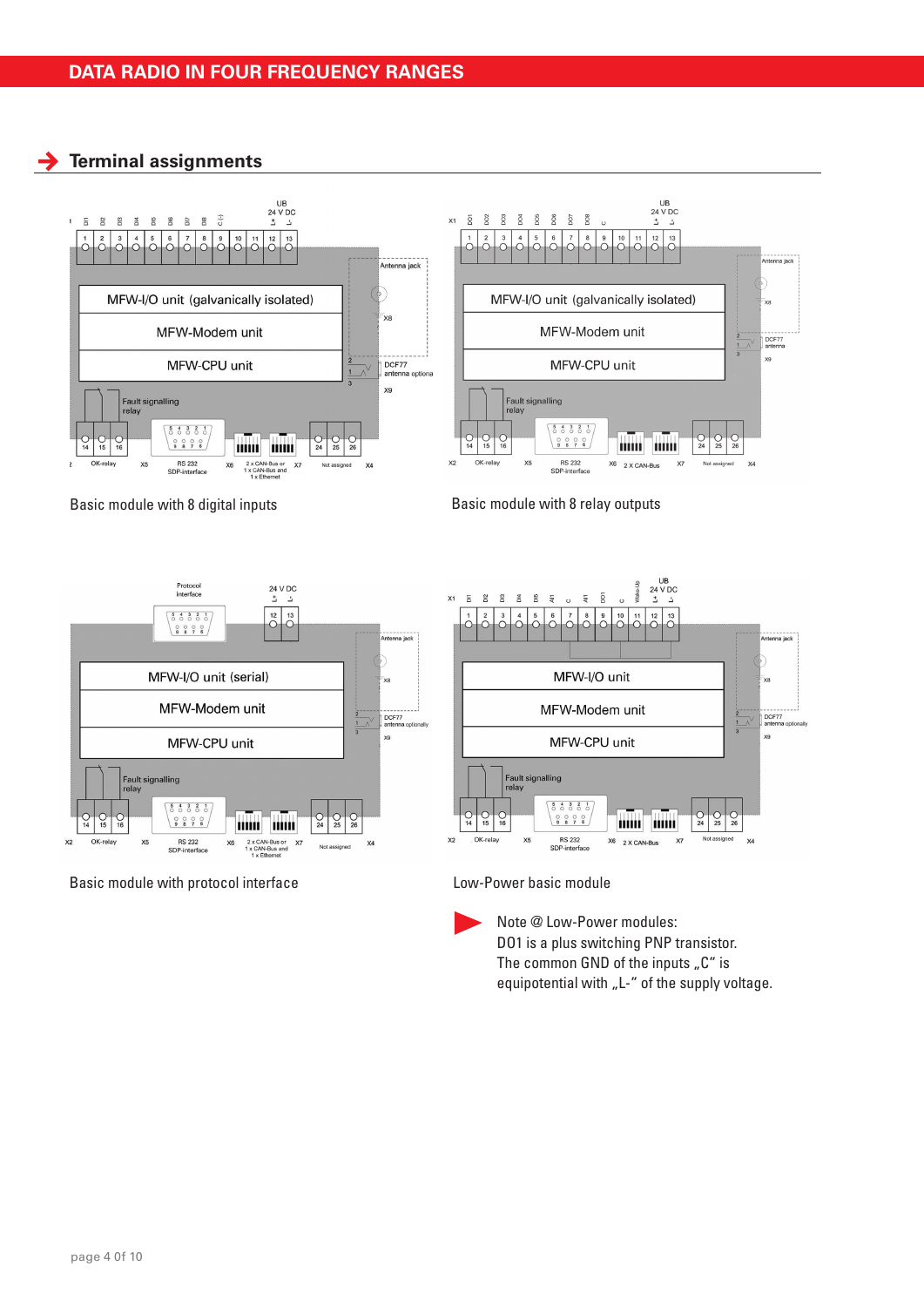

 $\rightarrow$ 

# **Dimensional drawing**



Basic MFW module with radio modem

# **Technical Data**

| <b>General data</b>                   |                                            |
|---------------------------------------|--------------------------------------------|
| Assembly                              | on C-DIN rail TS35 acc. to EN60715:2001-09 |
| Housing / Protection class            | ABS / IP 40                                |
| <b>Connection terminals</b>           | pluggable                                  |
| Cable cross section rigid or flexible |                                            |
| without wiresleeves                   | $0, 2  2, 5$ mm <sup>2</sup>               |
| with wiresleeves                      | $0,252,5$ mm <sup>2</sup>                  |
| Operating and ambient temperature     | $-20^{\circ}$ C  + 60 $^{\circ}$ C         |
| Air humidity                          | maximum 95% non-condensing                 |
|                                       |                                            |
| <b>Operating voltage UB</b>           |                                            |
| Nominal operating voltage             | 24 V DC                                    |
| Operating voltage range               |                                            |
| Basic module                          | $1032$ V DC                                |
| With expansion modules                | 20  32 V DC                                |
|                                       |                                            |
| Radio modem 70-cm-band                |                                            |
| Frequency range                       | 433.125 MHz - 434.700 MHz                  |
| Transmit power                        | $10 \text{ mW}$                            |
| Power consumption                     |                                            |
| with digital inputs maximum           | 2.5W                                       |
| with relay outputs maximum            | 3.5W                                       |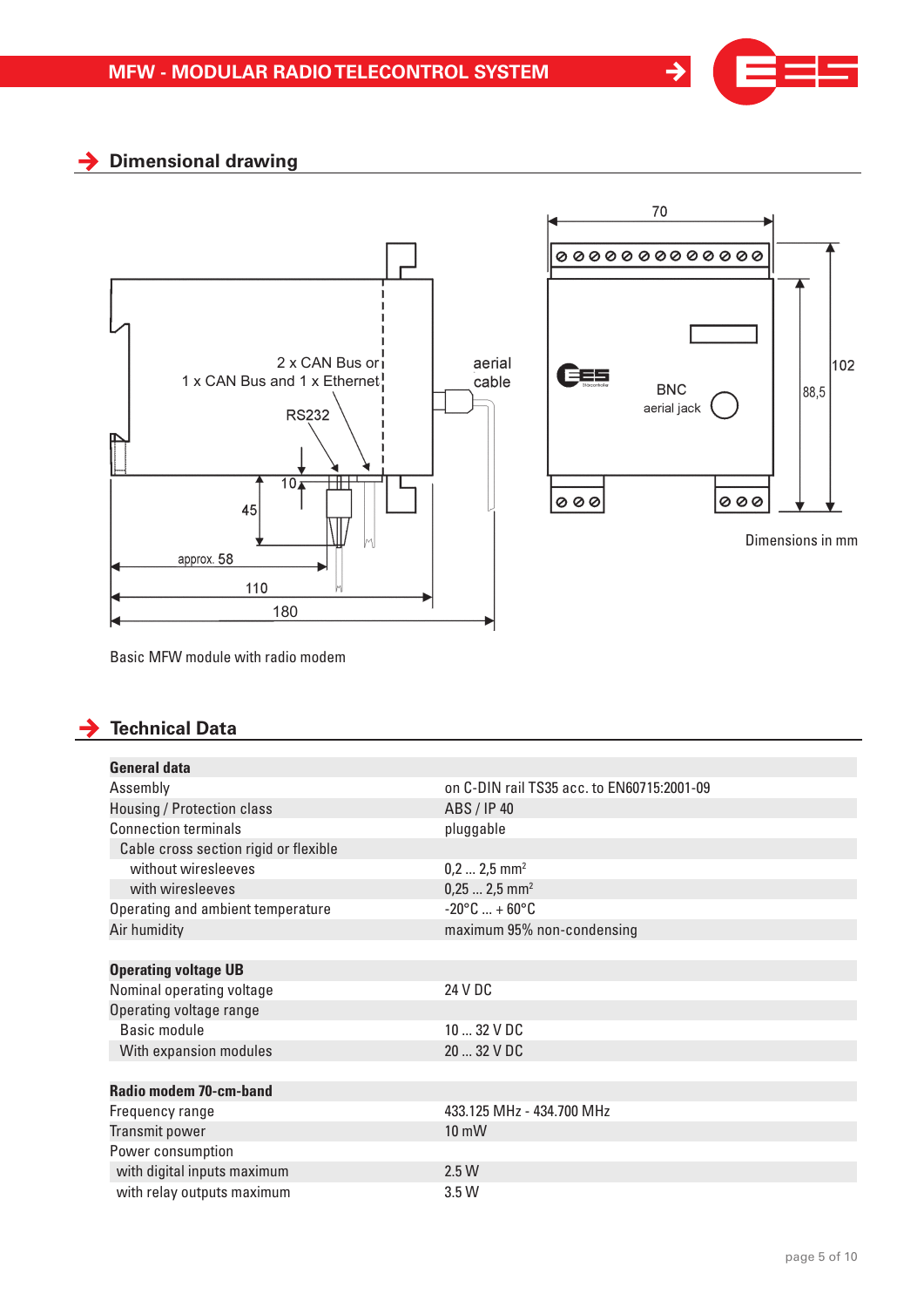| Radio modem 35-cm-band            |                                         |
|-----------------------------------|-----------------------------------------|
| Frequency range                   | 869.400 MHz - 869.650 MHz               |
| Transmit power                    | 500 mW                                  |
| Transmitter duty cycle maximum    | 1:10                                    |
| Power consumption                 |                                         |
| with digital inputs maximum       | 3 W                                     |
| with relay outputs maximum        | 4 W                                     |
|                                   |                                         |
| Radio modem time slot radio       |                                         |
| Frequencies [MHz]                 | 447,9750; 447,9875; 448,0000;           |
|                                   | 448,1250; 448,1375; 448,0500;           |
|                                   | 448,0625; 448,0750; 448,0875            |
| Transmit power                    | $0,1 - 1$ W (factory set)               |
| Power consumption                 |                                         |
| with digital inputs maximum       | 3.5 W                                   |
| with relay outputs maximum        | 4.5 W                                   |
|                                   |                                         |
| Radio modem 1:24-Data radio       |                                         |
| Frequencies [MHz]                 | 459,5300; 459,5500; 459,5700; 459,5900  |
| Transwith power                   | $0,1 - 1$ W (factory set)               |
| Power consumption                 |                                         |
| with digital inputs maximum       | 3.5 W                                   |
| with relay outputs maximum        | 4.5 W                                   |
|                                   |                                         |
| <b>Basic modules with 8 DI</b>    |                                         |
| Signal voltage US                 |                                         |
| Nominal voltage                   | 24 V AC/DC                              |
| Maximum voltage                   | 48 V                                    |
| Minimum voltage for High-state    | 14,5 V DC / 19,0 V AC                   |
| Maximum voltage for Low-state     | 9,5 V DC / 6,5 V AC                     |
| Input resistance                  | ca. $10 k\Omega$                        |
| Maximum counting frequency        | 10 Hz *1                                |
| Minimum pulse width               | 50 ms *1                                |
| electrical isolation between      |                                         |
| output and supply voltage         | $4$ kV <sub>eff</sub>                   |
|                                   |                                         |
| <b>Basic modules with 8 DO</b>    |                                         |
| Contact rating of relay outputs*2 |                                         |
| Minimum                           | 1,2 V / 1 mA (suitable for driving LED) |
| Maximum                           | 250 V AC / 400 mA                       |
|                                   | 250 V AC / 2 A (only resistive load))   |
|                                   | 30 V DC / 2 A                           |
|                                   | 110 V DC / 0,2 A                        |
|                                   | 220 V DC / 0,1 A                        |
| Total current 230 V AC            | maximum 8 A (only resistive load)       |
| Maximum counting frequency        | 12 Hz                                   |
| Pulse width / off-time            | 40 ms                                   |
| Electrical isolation between      |                                         |
| output and supply voltage         | 4 kV $_{\rm eff}$                       |
|                                   |                                         |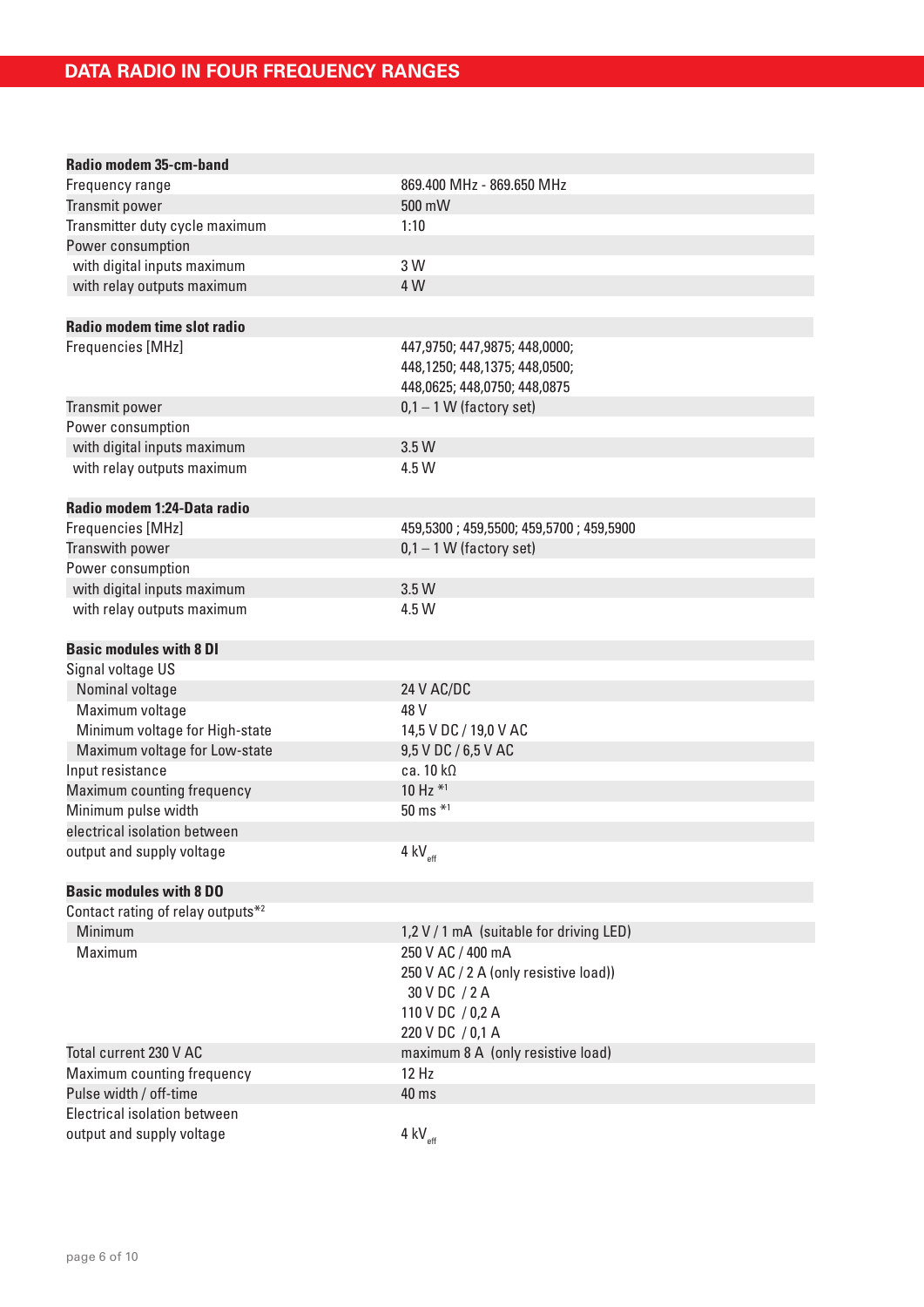

| Power consumption in                       |                                                                |
|--------------------------------------------|----------------------------------------------------------------|
| Communication-Mode (only basic module)     | dependent on Modem (see above)                                 |
| Current consumption in energy-saving mode  | $< 2$ mA                                                       |
| Operating voltage limits *3                |                                                                |
| Range 1 > 9,6 V                            | "Normal" operating state                                       |
| Range 2 < 9,6 V                            | Communication mode no longer possible, but archiving continues |
|                                            | (return to the "normal" operating state when the operating     |
|                                            | voltage $> 10.8$ V)                                            |
| Range 3 < 4,5 V                            | No archiving possible; the real-time clock                     |
|                                            | keeps on running, no data loss.                                |
| Range $4 < 2.5V$                           | Loss of the archives, failure of real-time clock!              |
|                                            |                                                                |
| Potential separation                       | Equipotential between inputs and supply voltage                |
| Ramp-up time                               | parameterisable 0  255 s                                       |
| Tracking time                              | parameterisable 0  65535 s                                     |
| Buffer time of the internal battery pack   | at least 12 h                                                  |
| Charging time of the internal battery pack | maximum 72 h                                                   |
|                                            |                                                                |
| <b>Digital inputs @ Low-Power Modules</b>  |                                                                |
| Input voltage                              |                                                                |
| Nominal voltage                            | 24 V DC                                                        |
| Maximum voltage                            | 48 V DC                                                        |
| Minimum voltage for High-state             | 7,0 V DC                                                       |
| Maximum voltage for Low-state              | 2,2 V DC                                                       |
| Input resistance                           |                                                                |
| E1  E4                                     | approx. 100 kΩ                                                 |
| E5  E6                                     | approx. 33 kΩ                                                  |
| Maximum counting frequency                 | 10 Hz                                                          |
| Minimum pulse width / pause                | 50 ms                                                          |
|                                            |                                                                |
| <b>Namur-Inputs</b>                        |                                                                |
| According to the standards                 | EN50227 (DIN 19234) or IEC60947-5-6                            |
| Switching threshold                        |                                                                |
| Low                                        | $< 1.2$ mA                                                     |
| High                                       | $> 2.1$ mA                                                     |
| No-load voltage                            | 8.2 V                                                          |
| Internal resistance                        | $1 K\Omega$                                                    |
| Error status (Error bit set)               | Current < 0.3 mA - open circuit                                |
|                                            | $> 6$ mA $-$ short circuit                                     |
| Max. count rate                            | 25 Hz                                                          |
| Min. pulse width / pause                   | 20 <sub>ms</sub>                                               |
|                                            |                                                                |
| <b>Analog inputs</b>                       |                                                                |
| Measuring range                            | 010V                                                           |
| Resolution                                 | 10 bits                                                        |
| <b>Deviation</b>                           | < 0.5% of measuring range limit value                          |
| Input resistance                           | 70 KΩ                                                          |

# **Basic module as Low-Power Variant (Option Energy saving functionality)**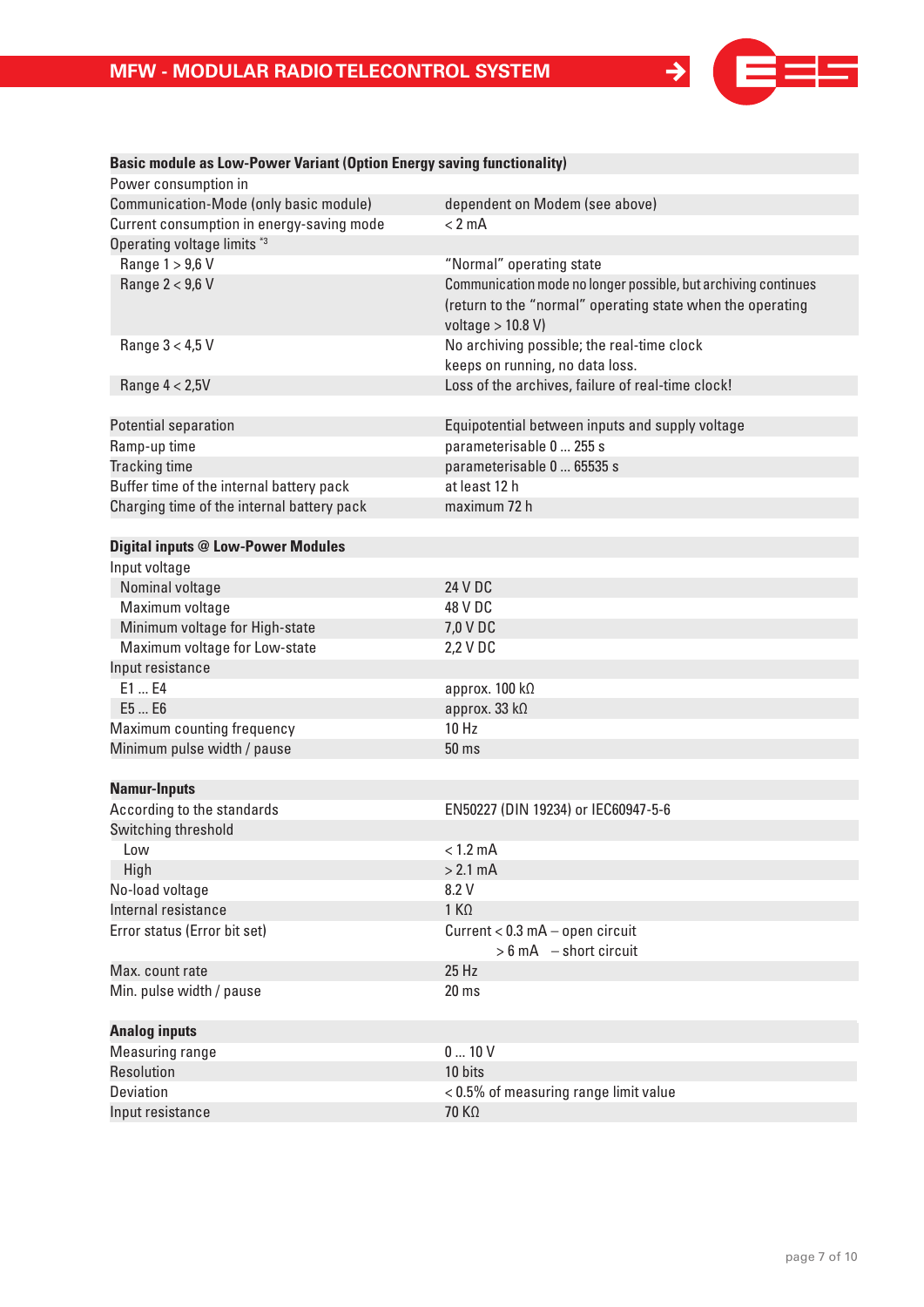| <b>Wake-up input</b>                  |                               |
|---------------------------------------|-------------------------------|
| Input voltage                         |                               |
| Rated voltage                         | 24 V AC/DC                    |
| Maximum voltage                       | 48 V DC                       |
| Minimum voltage for high-state        | 7.0 V DC                      |
| Maximum voltage for low-state         | 2.2 V DC                      |
| Input resistance                      | approx. $100 \text{ k}\Omega$ |
| Minimum pulse width                   | 1 <sub>s</sub>                |
| <b>EMC</b> compatibility acc. to      |                               |
| Noise immunity acc. to Industry areas | EN 61000-6-2:2006-03          |
| Static discharge (ESD)                | EN 61000-4-2:2001-12 Class 3  |
| Elektromagnetic Fields                | EN 61000-4-3:2008-06 Class 3  |
| <b>Fast transients (BURST)</b>        | EN 61000-4-4:2005-07 Class 3  |
| Surge voltage (SURGE)                 | EN 61000-4-5:2007-06 Class 3  |
| Conducted disturbance                 | EN 61000-4-6:2008-04 Class 3  |
| Voltage drop                          | EN 61000-4-29: 2001-10        |
| Radiated emission for industry areas  | EN 61000-6-4:2007-09          |
| Radio interference                    | EN 55011:2007-11 Class A      |

\*1 We recommend to drive pulsed inputs not with AC, but only with DC voltage.

\*2 We would be happy to supply you with more precise specifications on request.

\*3 The internal battery buffers range 3

If not otherwise specified the given information for alternating voltage are referring to a sinusoidal alternating voltage with a frequency of 50/60 Hz.

Please see separate data sheet for specifications of the expansion modules.

The right to make technical changes is reserved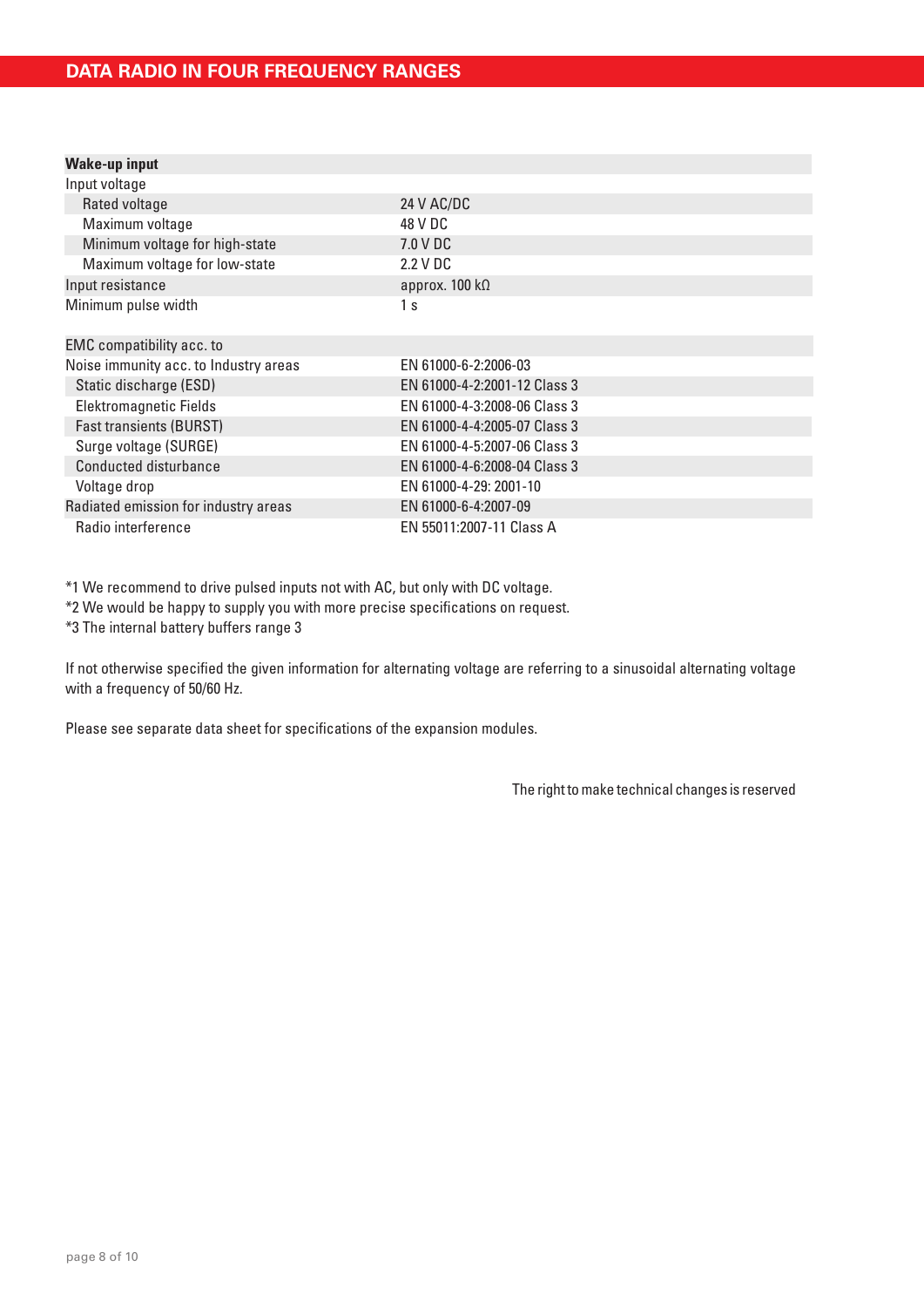# **Ordering identification**

### **Master modules with 70-cm-Band Modem 10 mW**

| <b>Article No.</b> | Type                      |
|--------------------|---------------------------|
| 97BFAGAN0BB0       | MF-F70LP-G8DEX-DIA-0-BB-0 |
| 97BFAGCN0BX0       | MF-F70LP-G8DAR-DIA-0-BX-0 |
| 97BFA1BN0BX0       | MF-F70LP-1P512-DIA-0-BX-0 |
| 97BFA3MN0BX0       | MF-F70LP-3PPDP-DIA-0-BX-0 |
| 97EFA1HPABX0       | MD-F70LP-1P10X-AKP-A-BX-0 |
| 97EFA1DJABX0       | MD-F70LP-1PMIP-AKP-A-BX-0 |
|                    |                           |

# **Substation modules with 70-cm-Band Modem 10 mW**

| <b>Article No.</b> | Tvpe                      | <b>Options / Process coupling</b> |
|--------------------|---------------------------|-----------------------------------|
| 97HFAGAN0BB0       | UF-F70LP-G8DEX-DIA-0-BB-0 | 8 digital Inputs signal voltage   |
| 97HFAGCNABX0       | UF-F70LP-G8DAR-DIA-0-BX-0 | 8 relay outputs                   |
| 97HFA1BN0BX0       | UF-F70LP-1P512-DIA-0-BX-0 | RS232 Protocol interface 39       |
| 97HFA1JNABX0       | UF-F70LP-1PMIP-DIA-A-BX-0 | Protocol interface Modbus-        |
| 97LFAGLN0BB0       | UL-F70LP-G2N6D-DIA-0-BB-0 | Energy saving function, Dat       |

# **Master modules with 35-cm-Band Modem 500 mW**

| <b>Article No.</b> | Tvpe                      | <b>Options / Process coupling</b> |
|--------------------|---------------------------|-----------------------------------|
| 97BFCGAN0BB0       | MF-F35HP-G8DEX-DIA-0-BB-0 | 8 digital Inputs signal voltag    |
| 97BFCGCN0BX0       | MF-F35HP-G8DAR-DIA-0-BX-0 | 8 relay outputs                   |
| 97BFC1BN0BX0       | MF-F35HP-1P512-DIA-0-BX-0 | RS232 Protocol interface 39       |
| 97BFC3MN0BX0       | MF-F35HP-3PPDP-DIA-0-BX-0 | Protocol interface Profibus-      |
| 97EFC1HPABX0       | MD-F35HP-1P10X-AKP-A-BX-0 | Data logger / IEC 60870-5-10      |

### **Substation modules with 35-cm-Band Modem 500 mW**  Article No. **Type Contains Figure 1**

| AILICIE NU.  | <b>iype</b>               |
|--------------|---------------------------|
| 97HFCGAN0BB0 | UF-F35HP-G8DEX-DIA-0-BB-0 |
| 97HFCGCN0BX0 | UF-F35HP-G8DAR-DIA-0-BX-0 |
| 97HFC1BN0BX0 | UF-F35HP-1P512-DIA-0-BX-0 |
| 97HFC1JNABX0 | UF-F35HP-1PMIP-DIA-A-BX-0 |
| 97LFCGLN0BB0 | UL-F35HP-G2N6D-DIA-0-BB-0 |
|              |                           |

# **Master modules with time slot radio modem (0,1 – 1 W)**

| 97BFDGAN0BB0 | MF-F70ZS-G8DEX-DIA-0-BB-0 |
|--------------|---------------------------|
| 97BFDGCN0BX0 | MF-F70ZS-G8DAR-DIA-0-BX-0 |
| 97BFD1BN0BX0 | MF-F70ZS-1P512-DIA-0-BX-0 |
| 97BFD3MN0BX0 | MF-F70ZS-3PPDP-DIA-0-BX-0 |
| 97BFDXJNABX0 | MF-F70ZS-1PMIP-DIA-A-BX-0 |
| 97EFD1HPABX0 | MD-F70ZS-1P10X-DIA-A-BX-0 |
|              |                           |

### **Article Options / Process coupling**

8 digital Inputs signal voltage 24 V 8 relay outputs RS232 Protocol interface 3964R/RK512 Protocol interface Profibus-DP Data logger / IEC60870-5-101/104 Data logger / Modbus-RTU/-TCP

8 digital Inputs signal voltage 24 V 8 relay outputs RS232 Protocol interface 3964R/RK512 Protocol interface Modbus-RTU/-TCP Energy saving function, Data logger and 6 DE, 2 Namur

8 digital Inputs signal voltage 24 V 8 relay outputs RS232 Protocol interface 3964R/RK512 Protocol interface Profibus-DP Data logger / IEC 60870-5-101/104

8 digital Inputs signal voltage 24 V 8 relay outputs BS232 Protocol interface 3964R/RK512 Protocol interface Modbus-RTU/-TCP Energy saving function, Data logger und 6 DI, 2 Namur

# Article No. **Type CONS** Type **Options / Process coupling**

8 digital Inputs signal voltage 24 V 8 relay outputs RS232 Protocol interface 3964R/RK512 Protocol interface Profibus-DP Data logger / Modbus-RTU/-TCP Data logger / IEC 60870-5-101/104